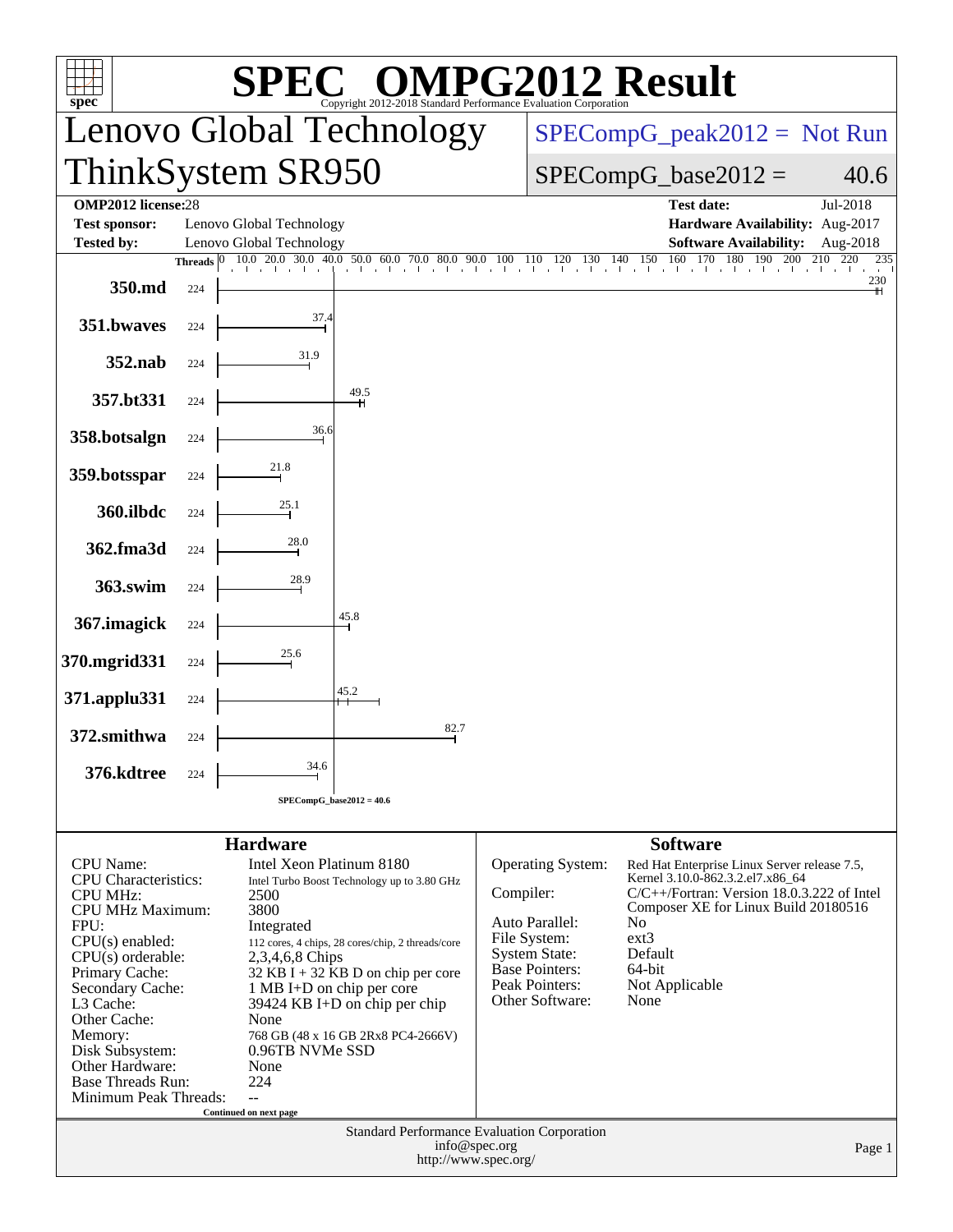

# **[SPEC OMPG2012 Result](http://www.spec.org/auto/omp2012/Docs/result-fields.html#SPECOMPG2012Result)**

## Lenovo Global Technology ThinkSystem SR950

 $SPECompG_peak2012 = Not Run$  $SPECompG_peak2012 = Not Run$ 

### $SPECompG_base2012 = 40.6$  $SPECompG_base2012 = 40.6$

**[OMP2012 license:](http://www.spec.org/auto/omp2012/Docs/result-fields.html#OMP2012license)**28 **[Test date:](http://www.spec.org/auto/omp2012/Docs/result-fields.html#Testdate)** Jul-2018

**[Test sponsor:](http://www.spec.org/auto/omp2012/Docs/result-fields.html#Testsponsor)** Lenovo Global Technology **[Hardware Availability:](http://www.spec.org/auto/omp2012/Docs/result-fields.html#HardwareAvailability)** Aug-2017

**[Tested by:](http://www.spec.org/auto/omp2012/Docs/result-fields.html#Testedby)** Lenovo Global Technology **[Software Availability:](http://www.spec.org/auto/omp2012/Docs/result-fields.html#SoftwareAvailability)** Aug-2018

[Maximum Peak Threads:](http://www.spec.org/auto/omp2012/Docs/result-fields.html#MaximumPeakThreads)

**[Results Table](http://www.spec.org/auto/omp2012/Docs/result-fields.html#ResultsTable)**

|                  |             |                 |       |                |       | TWO THE THUS   |       |             |                        |              |                                                                                                          |              |                |              |
|------------------|-------------|-----------------|-------|----------------|-------|----------------|-------|-------------|------------------------|--------------|----------------------------------------------------------------------------------------------------------|--------------|----------------|--------------|
|                  | <b>Base</b> |                 |       |                |       |                |       | <b>Peak</b> |                        |              |                                                                                                          |              |                |              |
| <b>Benchmark</b> |             | Threads Seconds | Ratio | <b>Seconds</b> | Ratio | <b>Seconds</b> | Ratio |             | <b>Threads Seconds</b> | <b>Ratio</b> | <b>Seconds</b>                                                                                           | <b>Ratio</b> | <b>Seconds</b> | <b>Ratio</b> |
| 350.md           | 224         | 20.2            | 230   | 20.0           | 231   | 20.2           | 229   |             |                        |              |                                                                                                          |              |                |              |
| 351.bwayes       | 224         | 122             | 37.3  | 121            | 37.4  | 121            | 37.5  |             |                        |              |                                                                                                          |              |                |              |
| $352$ .nab       | 224         | 122             | 31.8  | 122            | 31.9  | 122            | 32.0  |             |                        |              |                                                                                                          |              |                |              |
| 357.bt331        | 224         | 95.7            | 49.5  | 96.0           | 49.4  | 93.1           | 50.9  |             |                        |              |                                                                                                          |              |                |              |
| 358.botsalgn     | 224         | 119             | 36.6  | 119            | 36.7  | 119            | 36.6  |             |                        |              |                                                                                                          |              |                |              |
| $359.$ botsspar  | 224         | 240             | 21.9  | 241            | 21.8  | 241            | 21.8  |             |                        |              |                                                                                                          |              |                |              |
| $360$ .ilbdc     | 224         | 142             | 25.1  | 142            | 25.0  | 141            | 25.2  |             |                        |              |                                                                                                          |              |                |              |
| 362.fma3d        | 224         | 136             | 28.0  | 136            | 28.0  | 135            | 28.2  |             |                        |              |                                                                                                          |              |                |              |
| $363$ .swim      | 224         | 157             | 28.9  | 157            | 28.9  | 156            | 29.0  |             |                        |              |                                                                                                          |              |                |              |
| 367.imagick      | 224         | 153             | 45.9  | 154            | 45.6  | 154            | 45.8  |             |                        |              |                                                                                                          |              |                |              |
| 370.mgrid331     | 224         | 173             | 25.6  | 172            | 25.7  | 174            | 25.5  |             |                        |              |                                                                                                          |              |                |              |
| 371.applu331     | 224         | 134             | 45.2  | 108            | 56.1  | 144            | 42.0  |             |                        |              |                                                                                                          |              |                |              |
| 372.smithwa      | 224         | 64.8            | 82.7  | 64.8           | 82.7  | 64.9           | 82.6  |             |                        |              |                                                                                                          |              |                |              |
| 376.kdtree       | 224         | 130             | 34.6  | 130            | 34.6  | 130            | 34.7  |             |                        |              |                                                                                                          |              |                |              |
|                  |             |                 |       |                |       |                |       |             |                        |              | Results appear in the order in which they were run. Bold underlined text indicates a median measurement. |              |                |              |

### **[Operating System Notes](http://www.spec.org/auto/omp2012/Docs/result-fields.html#OperatingSystemNotes)**

Yes: The test sponsor attests, as of date of publication, that CVE-2017-5754 (Meltdown) is mitigated in the system as tested and documented. Yes: The test sponsor attests, as of date of publication, that CVE-2017-5753 (Spectre variant 1) is mitigated in the system as tested and documented. Yes: The test sponsor attests, as of date of publication, that CVE-2017-5715 (Spectre variant 2) is mitigated in the system as tested and documented. ulimit -s unlimited

#### **[Platform Notes](http://www.spec.org/auto/omp2012/Docs/result-fields.html#PlatformNotes)**

 Sysinfo program /home/omp2012/Docs/sysinfo \$Rev: 395 \$ \$Date:: 2012-07-25 #\$ 8f8c0fe9e19c658963a1e67685e50647 running on localhost.localdomain Tue Jul 24 20:09:25 2018

 This section contains SUT (System Under Test) info as seen by some common utilities. To remove or add to this section, see: <http://www.spec.org/omp2012/Docs/config.html#sysinfo>

 From /proc/cpuinfo model name : Intel(R) Xeon(R) Platinum 8180 CPU @ 2.50GHz 4 "physical id"s (chips) 224 "processors"

Continued on next page

Standard Performance Evaluation Corporation [info@spec.org](mailto:info@spec.org) <http://www.spec.org/>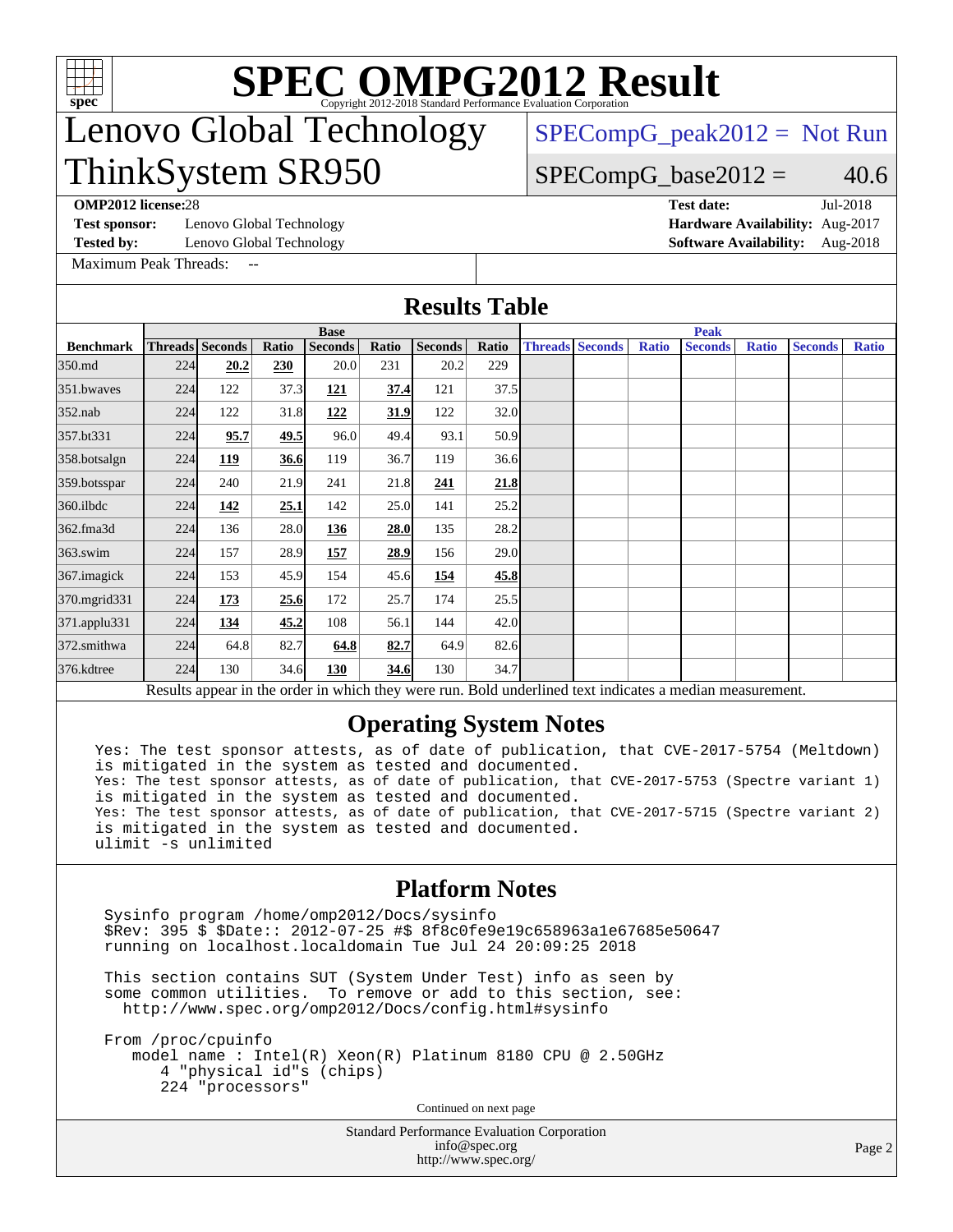

# **[SPEC OMPG2012 Result](http://www.spec.org/auto/omp2012/Docs/result-fields.html#SPECOMPG2012Result)**

## Lenovo Global Technology ThinkSystem SR950

 $SPECompG_peak2012 = Not Run$  $SPECompG_peak2012 = Not Run$ 

 $SPECompG_base2012 = 40.6$  $SPECompG_base2012 = 40.6$ 

#### **[OMP2012 license:](http://www.spec.org/auto/omp2012/Docs/result-fields.html#OMP2012license)**28 **[Test date:](http://www.spec.org/auto/omp2012/Docs/result-fields.html#Testdate)** Jul-2018

**[Test sponsor:](http://www.spec.org/auto/omp2012/Docs/result-fields.html#Testsponsor)** Lenovo Global Technology **[Hardware Availability:](http://www.spec.org/auto/omp2012/Docs/result-fields.html#HardwareAvailability)** Aug-2017 **[Tested by:](http://www.spec.org/auto/omp2012/Docs/result-fields.html#Testedby)** Lenovo Global Technology **[Software Availability:](http://www.spec.org/auto/omp2012/Docs/result-fields.html#SoftwareAvailability)** Aug-2018

#### **[Platform Notes \(Continued\)](http://www.spec.org/auto/omp2012/Docs/result-fields.html#PlatformNotes)**

 cores, siblings (Caution: counting these is hw and system dependent. The following excerpts from /proc/cpuinfo might not be reliable. Use with caution.) cpu cores : 28 siblings : 56 physical 0: cores 0 1 2 3 4 5 6 8 9 10 11 12 13 14 16 17 18 19 20 21 22 24 25 26 27 28 29 30 physical 1: cores 0 1 2 3 4 5 6 8 9 10 11 12 13 14 16 17 18 19 20 21 22 24 25 26 27 28 29 30 physical 2: cores 0 1 2 3 4 5 6 8 9 10 11 12 13 14 16 17 18 19 20 21 22 24 25 26 27 28 29 30 physical 3: cores 0 1 2 3 4 5 6 8 9 10 11 12 13 14 16 17 18 19 20 21 22 24 25 26 27 28 29 30 cache size : 39424 KB From /proc/meminfo<br>MemTotal: 791969344 kB HugePages\_Total: 0<br>Hugepagesize: 2048 kB Hugepagesize: From /etc/\*release\* /etc/\*version\* os-release: NAME="Red Hat Enterprise Linux Server" VERSION="7.5 (Maipo)" ID="rhel" ID\_LIKE="fedora" VARIANT="Server" VARIANT\_ID="server" VERSION\_ID="7.5" PRETTY\_NAME="Red Hat Enterprise Linux Server 7.5 (Maipo)" redhat-release: Red Hat Enterprise Linux Server release 7.5 (Maipo) system-release: Red Hat Enterprise Linux Server release 7.5 (Maipo) system-release-cpe: cpe:/o:redhat:enterprise\_linux:7.5:ga:server uname -a: Linux localhost.localdomain 3.10.0-862.el7.x86\_64 #1 SMP Wed Mar 21 18:14:51 EDT 2018 x86\_64 x86\_64 x86\_64 GNU/Linux run-level 3 Jul 24 13:40 SPEC is set to: /home/omp2012 Filesystem Type Size Used Avail Use% Mounted on<br>/dev/mapper/rhel-home xfs 839G 16G 823G 2% /home /dev/mapper/rhel-home xfs 839G Additional information from dmidecode: BIOS Lenovo -[PSE113P-1.30]- 06/14/2018 Memory: 48x NO DIMM NO DIMM 48x Samsung M393A2K43BB1-CTD 16 GB 2666 MHz 2 rank (End of data from sysinfo program)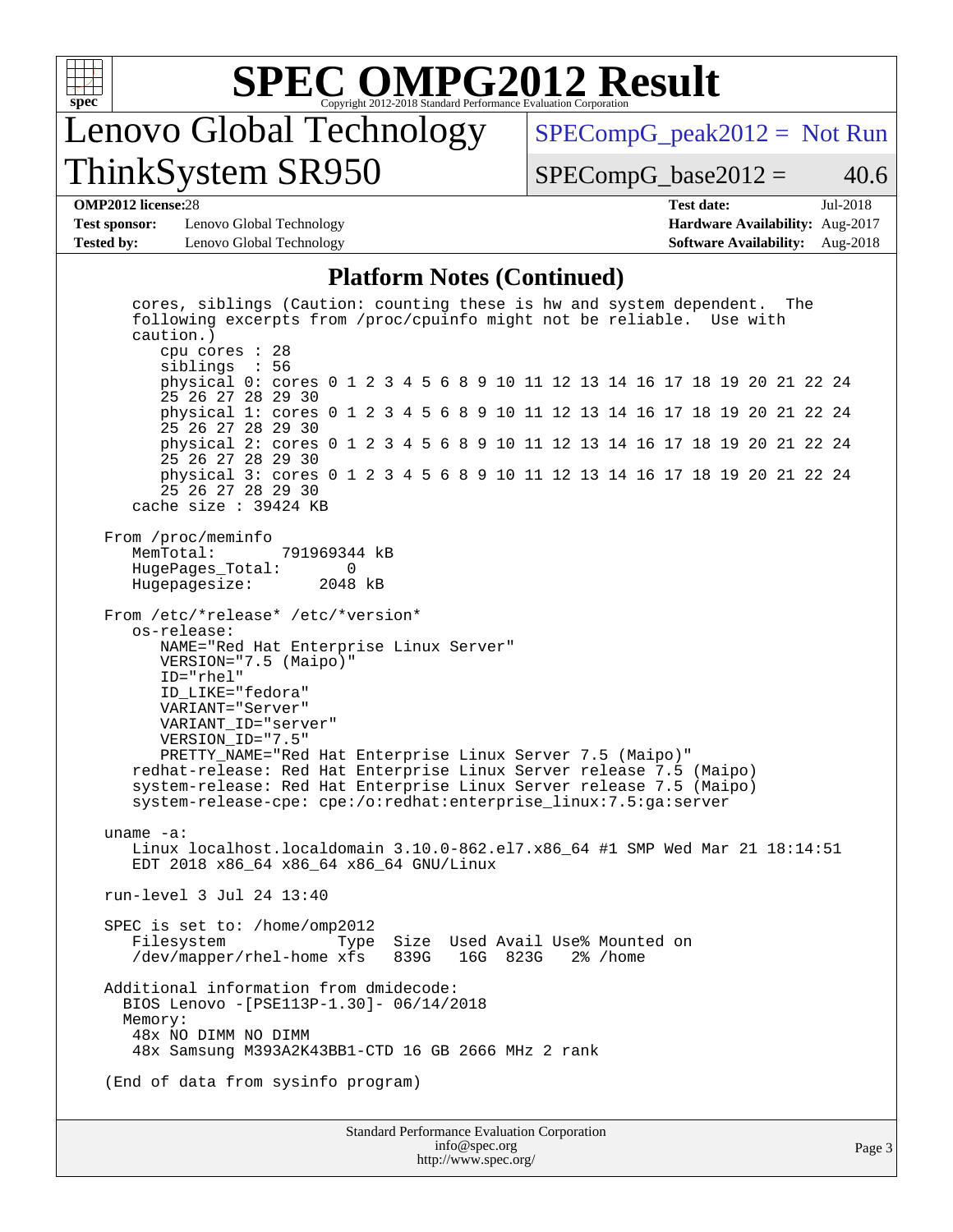